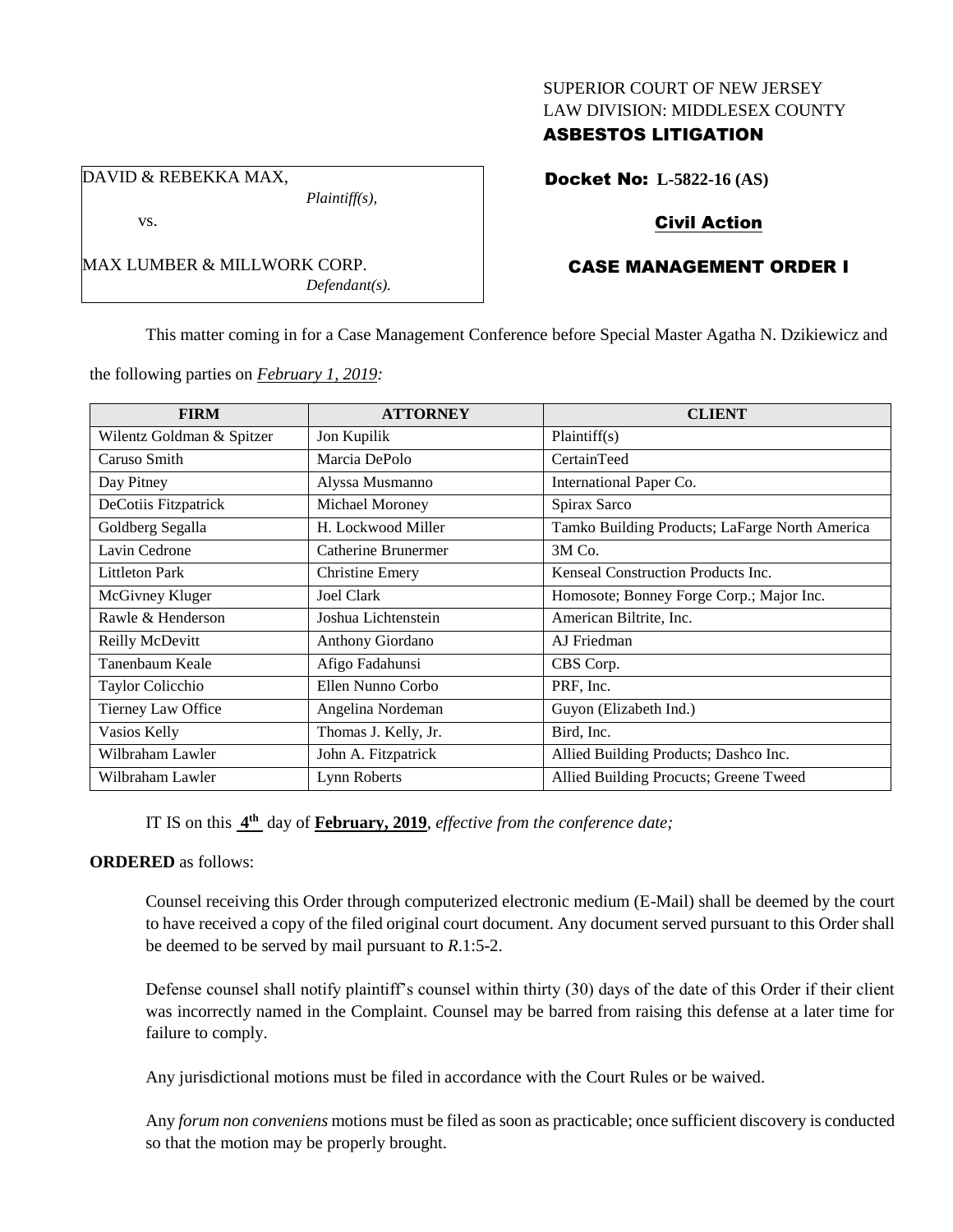## **DISCOVERY**

| February 28, 2019 | Defendants shall serve answers to standard interrogatories by this date.                                                                                                                                    |
|-------------------|-------------------------------------------------------------------------------------------------------------------------------------------------------------------------------------------------------------|
| March 8, 2019     | Plaintiff shall propound supplemental interrogatories and document requests by this date.                                                                                                                   |
| April 12, 2019    | Defendants shall serve answers to supplemental interrogatories and document requests by this<br>date.                                                                                                       |
| March 8, 2019     | Defendants shall propound supplemental interrogatories and document requests by this date.                                                                                                                  |
| April 12, 2019    | Plaintiff shall serve answers to supplemental interrogatories and document requests by this<br>date.                                                                                                        |
| May 3, 2019       | Fact discovery, including depositions, shall be completed by this date. Plaintiff's counsel shall<br>contact the Special Master within one week of this deadline if all fact discovery is not<br>completed. |
| May 3, 2019       | Depositions of corporate representatives shall be completed by this date.                                                                                                                                   |

## **EARLY SETTLEMENT**

May 31, 2019 Settlement demands shall be served on all counsel and the Special Master by this date.

#### **MEDICAL EXPERT REPORT**

| May 31, 2019   | Plaintiff shall serve medical expert reports by this date.                                                                                                                                                                                               |
|----------------|----------------------------------------------------------------------------------------------------------------------------------------------------------------------------------------------------------------------------------------------------------|
| May 31, 2019   | Upon request by defense counsel, plaintiff is to arrange for the transfer of pathology specimens<br>and x-rays, if any, by this date.                                                                                                                    |
| August 9, 2019 | Defendants shall identify its medical experts and serve medical reports, if any, by this date. In<br>addition, defendants shall notify plaintiff's counsel (as well as all counsel of record) of a<br>joinder in an expert medical defense by this date. |

#### **LIABILITY EXPERT REPORTS**

| May 31, 2019 | Plaintiff shall identify its liability experts and serve liability expert reports by this date or |
|--------------|---------------------------------------------------------------------------------------------------|
|              | waive any opportunity to rely on liability expert testimony.                                      |

August 9, 2019 Defendants shall identify its liability experts and serve liability expert reports, if any, by this date or waive any opportunity to rely on liability expert testimony.

## **SUMMARY JUDGMENT MOTION PRACTICE**

May 31, 2019 Plaintiff's counsel shall advise, in writing, of intent not to oppose motions by this date.

 $\_$  ,  $\_$  ,  $\_$  ,  $\_$  ,  $\_$  ,  $\_$  ,  $\_$  ,  $\_$  ,  $\_$  ,  $\_$  ,  $\_$  ,  $\_$  ,  $\_$  ,  $\_$  ,  $\_$  ,  $\_$  ,  $\_$  ,  $\_$  ,  $\_$  ,  $\_$  ,  $\_$  ,  $\_$  ,  $\_$  ,  $\_$  ,  $\_$  ,  $\_$  ,  $\_$  ,  $\_$  ,  $\_$  ,  $\_$  ,  $\_$  ,  $\_$  ,  $\_$  ,  $\_$  ,  $\_$  ,  $\_$  ,  $\_$  ,

- June 14, 2019 Summary judgment motions shall be filed no later than this date.
- July 12, 2019 Last return date for summary judgment motions.